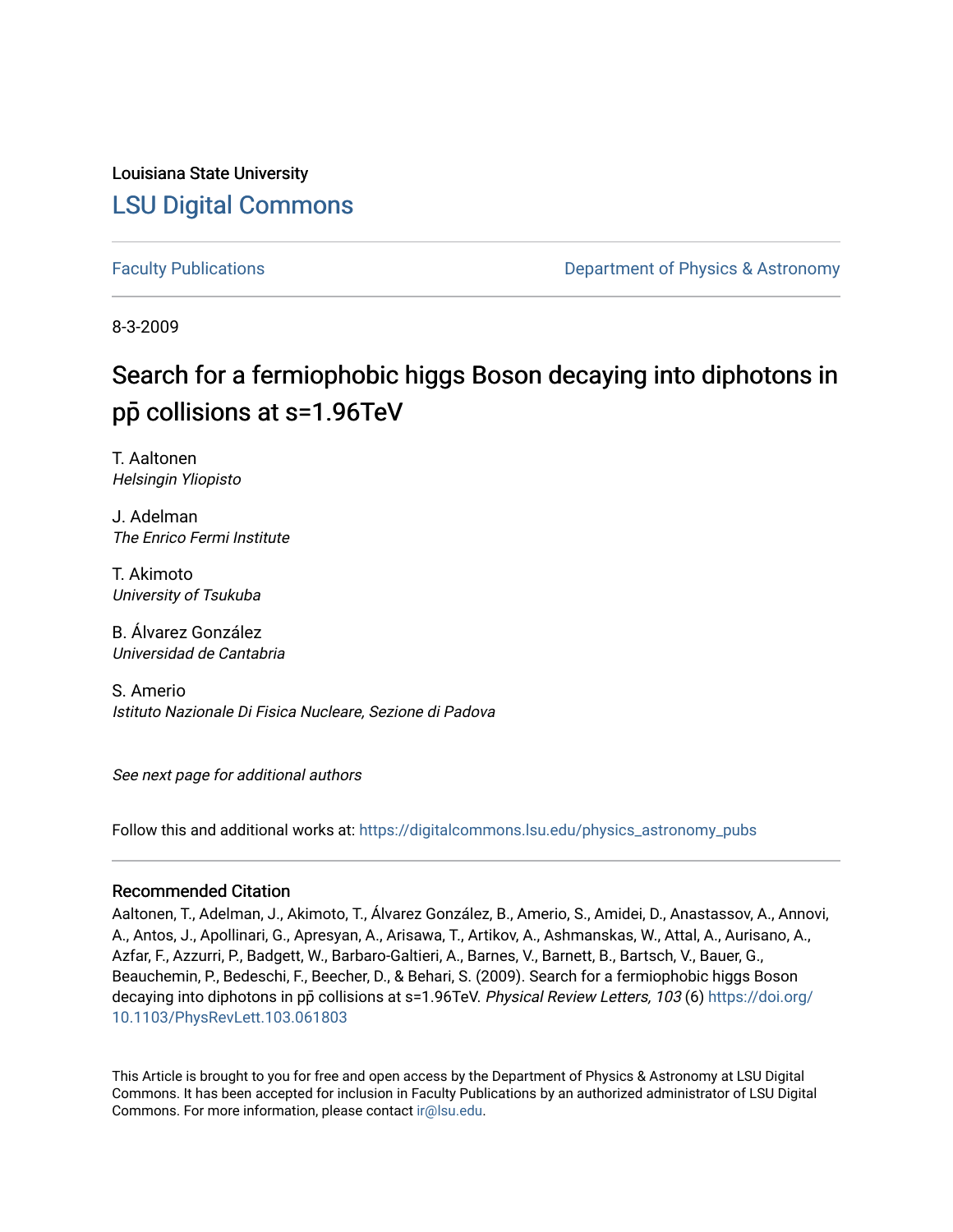#### Authors

T. Aaltonen, J. Adelman, T. Akimoto, B. Álvarez González, S. Amerio, D. Amidei, A. Anastassov, A. Annovi, J. Antos, G. Apollinari, A. Apresyan, T. Arisawa, A. Artikov, W. Ashmanskas, A. Attal, A. Aurisano, F. Azfar, P. Azzurri, W. Badgett, A. Barbaro-Galtieri, V. E. Barnes, B. A. Barnett, V. Bartsch, G. Bauer, P. H. Beauchemin, F. Bedeschi, D. Beecher, and S. Behari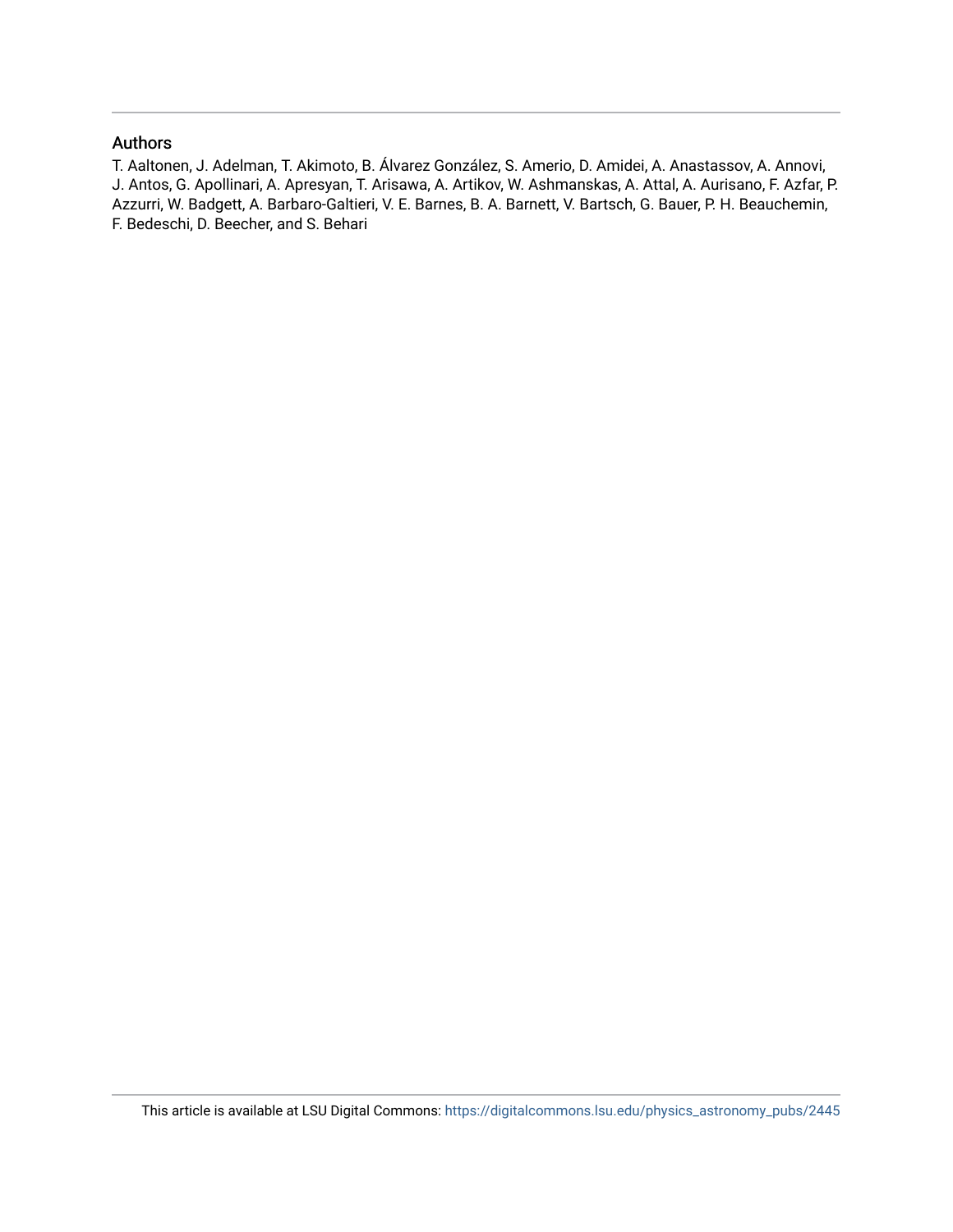

## *Search for a Fermiophobic Higgs Boson Decaying into Diphotons in pp-bar Collisions at sqrt[s]=1.96 TeV*

The MIT Faculty has made this article openly available. *[Please](https://libraries.mit.edu/forms/dspace-oa-articles.html) share* how this access benefits you. Your story matters.

| <b>Citation</b>     | CDF Collaboration et al. "Search for a Fermiophobic Higgs Boson<br>Decaying into Diphotons in pp-bar Collisions at s=1.96 TeV." Physical<br>Review Letters 103.6 (2009): 061803. © 2009 The American Physical<br>Society |  |  |  |  |
|---------------------|--------------------------------------------------------------------------------------------------------------------------------------------------------------------------------------------------------------------------|--|--|--|--|
| <b>As Published</b> | http://dx.doi.org/10.1103/PhysRevLett.103.061803                                                                                                                                                                         |  |  |  |  |
| <b>Publisher</b>    | The American Physical Society                                                                                                                                                                                            |  |  |  |  |
|                     |                                                                                                                                                                                                                          |  |  |  |  |
| <b>Version</b>      | Final published version                                                                                                                                                                                                  |  |  |  |  |
| <b>Citable link</b> | http://hdl.handle.net/1721.1/51927                                                                                                                                                                                       |  |  |  |  |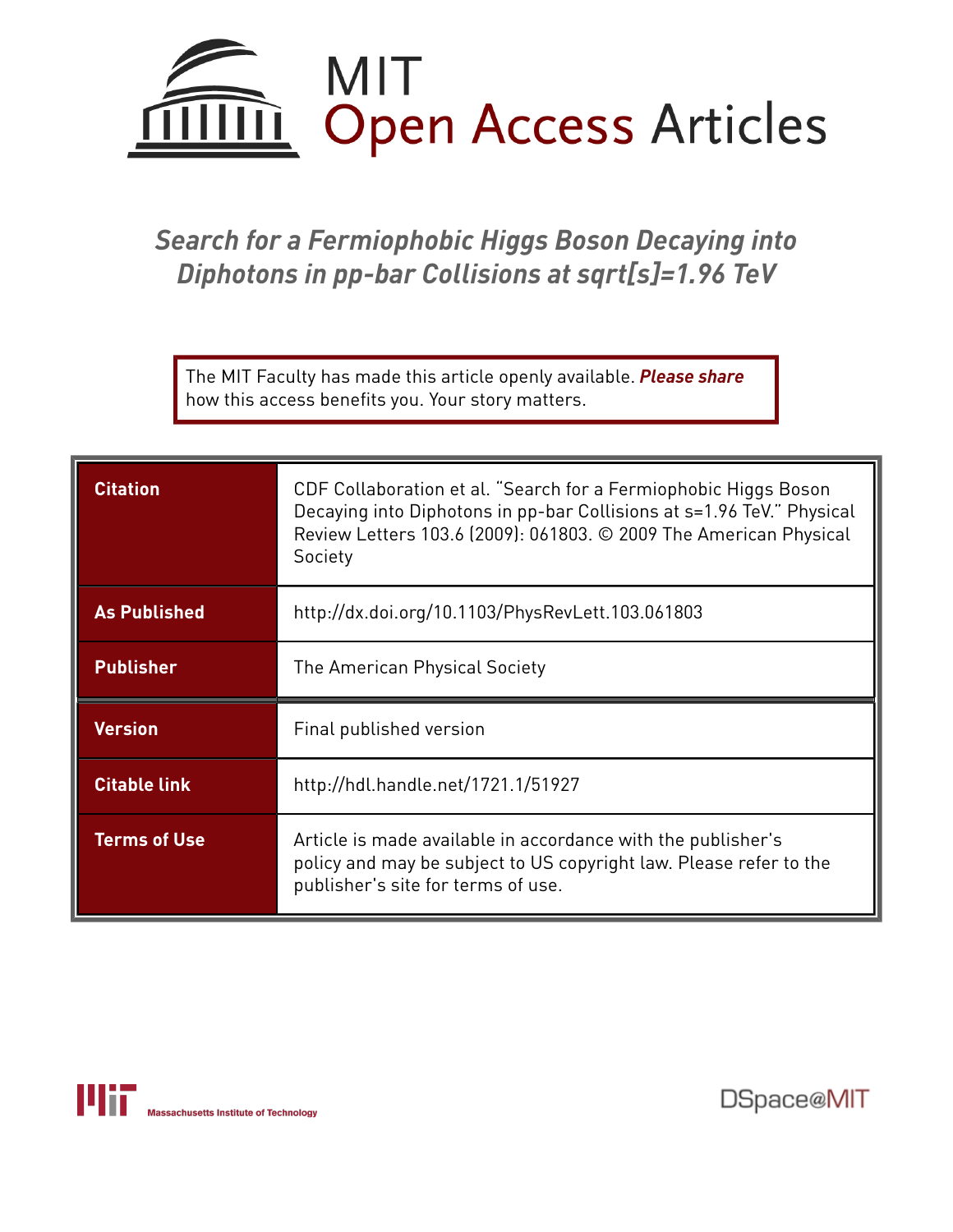# Search for a Fermiophobic Higgs Boson Decaying into Diphotons<br>
in  $p\bar{p}$  Collisions at  $\sqrt{s} = 1.96 \text{ TeV}$

<span id="page-3-10"></span><span id="page-3-9"></span><span id="page-3-8"></span><span id="page-3-7"></span><span id="page-3-6"></span><span id="page-3-5"></span><span id="page-3-4"></span><span id="page-3-3"></span><span id="page-3-2"></span><span id="page-3-1"></span><span id="page-3-0"></span>T. Aaltonen,<sup>24</sup> J. Adelman,<sup>14</sup> T. Akimoto,<sup>56</sup> B. Álvarez González,<sup>12[,s](#page-9-0)</sup> S. Amerio,<sup>44b,44a</sup> D. Amidei,<sup>35</sup> A. Anastassov,<sup>39</sup> A. Annovi,<sup>20</sup> J. Antos,<sup>15</sup> G. Apollinari,<sup>18</sup> A. Apresyan,<sup>49</sup> T. Arisawa,<sup>58</sup> A. Artikov,<sup>16</sup> W. Ashmanskas,<sup>18</sup> A. Attal,<sup>4</sup> A. Aurisano,<sup>54</sup> F. Azfar,<sup>43</sup> P. Azzurri,<sup>47d,47a</sup> W. Badgett,<sup>18</sup> A. Barbaro-Galtieri,<sup>29</sup> V. E. Barnes,<sup>49</sup> B. A. Barnett,<sup>26</sup> V. Bartsch,<sup>31</sup> G. Bauer,<sup>33</sup> P.-H. Beauchemin,<sup>34</sup> F. Bedeschi,<sup>47a</sup> D. Beecher,<sup>31</sup> S. Behari,<sup>26</sup> G. Bellettini,<sup>47b,47a</sup> J. Bellinger,<sup>60</sup> D. Benjamin,<sup>17</sup> A. Beretvas,<sup>18</sup> J. Beringer,<sup>29</sup> A. Bhatti,<sup>51</sup> M. Binkley,<sup>18</sup> D. Bisello,<sup>44b,44a</sup> I. Bizjak,<sup>23,31</sup> R. E. Blair,<sup>2</sup> C. Blocker,<sup>7</sup> B. Blumenfeld,<sup>26</sup> A. Bocci,<sup>17</sup> A. Bodek,<sup>50</sup> V. Boisvert,<sup>50</sup> G. Bolla,<sup>49</sup> D. Bortoletto,<sup>49</sup> J. Boudreau,<sup>48</sup> A. Boveia,<sup>11</sup> B. Brau,<sup>11[,b](#page-9-1)</sup> A. Bridgeman,<sup>25</sup> L. Brigliadori,<sup>44a</sup> C. Bromberg,<sup>36</sup> E. Brubaker,<sup>14</sup> J. Budagov,<sup>16</sup> H. S. Budd,<sup>50</sup> S. Budd,<sup>25</sup> S. Burke,<sup>18</sup> K. Burkett,<sup>18</sup> G. Busetto,<sup>44b,44a</sup> P. Bussey,<sup>22,1</sup> A. Buzatu,<sup>34</sup> K. L. Byrum,<sup>2</sup> S. Cabrera,<sup>17,[v](#page-9-3)</sup> C. Calancha,<sup>32</sup> M. Campanelli,<sup>36</sup> M. Campbell,<sup>35</sup> F. Canelli,<sup>14,18</sup> A. Canepa,<sup>46</sup> B. Carls,<sup>25</sup> D. Carlsmith,<sup>60</sup> R. Carosi,<sup>47a</sup> S. Carrillo,<sup>19[,n](#page-9-4)</sup> S. Carron,<sup>34</sup> B. Casal,<sup>12</sup> M. Casarsa,<sup>18</sup> A. Castro,<sup>6b,6a</sup> P. Catastini,<sup>47c,47a</sup> D. Cauz,<sup>55b,55a</sup> V. Cavaliere,<sup>47c,47a</sup> M. Cavalli-Sf[o](#page-9-5)rza,<sup>4</sup> A. Cerri,<sup>29</sup> L. Cerrito,<sup>31,o</sup> S. H. Chang,<sup>1</sup> Y. C. Chen,<sup>1</sup> M. Chertok,<sup>8</sup> G. Chiarelli,<sup>47a</sup> G. Chlachidze,<sup>18</sup> F. Chlebana,<sup>18</sup> K. Cho,<sup>1</sup> D. Chokheli,<sup>16</sup> J. P. Chou,<sup>23</sup> G. Choudalakis,<sup>33</sup> S. H. Chuang,<sup>53</sup> K. Chung,<sup>13</sup> W. H. Chung,<sup>60</sup> Y. S. Chung,<sup>50</sup> T. Chwalek,<sup>27</sup> C. I. Ciobanu,<sup>45</sup> M. A. Ciocci,<sup>47c,47a</sup> A. Clark,<sup>21</sup> D. Clark,<sup>7</sup> G. Compostella,<sup>44a</sup> M. E. Convery,<sup>18</sup> J. Conway,<sup>8</sup> M. Cordelli,<sup>20</sup> G. Cortiana,<sup>44b,44a</sup> C. A. Cox,<sup>8</sup> D. J. Cox,<sup>8</sup> F. Crescioli,<sup>47b,47a</sup> C. Cuenca Almenar,<sup>8,[v](#page-9-3)</sup> J. Cuevas,<sup>12[,s](#page-9-0)</sup> R. Culbertson,<sup>18</sup> J. C. Cully,<sup>35</sup> D. Dagenhart,<sup>18</sup> M. Datta,<sup>18</sup> T. Davies,<sup>22</sup> P. de Barbaro,<sup>50</sup> S. De Cecco,<sup>52a</sup> A. Deisher,<sup>29</sup> G. De Lorenzo,<sup>4</sup> M. Dell'Orso,<sup>47b,47a</sup> C. Deluca,<sup>4</sup> C. Demay,<sup>18</sup> L. Demortier,<sup>51</sup> J. Deng,<sup>17</sup> M. Deninno,<sup>6a</sup> P. F. Derwent,<sup>18</sup> G. P. di Giovanni,<sup>45</sup> C. Dionisi,<sup>52b,52a</sup> B. Di Ruzza,<sup>55b,55a</sup> J. R. Dittmann,<sup>5</sup> M. D'Onofrio,<sup>4</sup> S. Donati,<sup>47b,47a</sup> P. Dong,<sup>9</sup> J. Donini,<sup>44a</sup> T. Dorigo,<sup>44a</sup> S. Dube,<sup>53</sup> J. Efron,<sup>40</sup> A. Elagin,<sup>54</sup> R. Erbacher,  $8$  D. Errede,  $25$  S. Errede,  $25$  R. Eusebi,  $^{18}$  H. C. Fang,  $^{29}$  S. Farrington,  $^{43}$  W. T. Fedorko,  $^{14}$  R. G. Feild,  $^{61}$ M. Feindt,<sup>27</sup> J. P. Fernandez,<sup>32</sup> C. Ferrazza,<sup>47d,47a</sup> R. Field,<sup>19</sup> G. Flanagan,<sup>49</sup> R. Forrest,<sup>8</sup> M. J. Frank,<sup>5</sup> M. Franklin,<sup>23</sup> J. C. Freeman,<sup>18</sup> I. Furic,<sup>19</sup> M. Gallinaro,<sup>52a</sup> J. Galyardt,<sup>13</sup> F. Garberson,<sup>11</sup> J. E. Garcia,<sup>21</sup> A. F. Garfinkel,<sup>49</sup> K. Genser,<sup>18</sup> H. Gerberich,<sup>25</sup> D. Gerdes,<sup>35</sup> A. Gessler,<sup>27</sup> S. Giagu,<sup>52b,52a</sup> V. Giakoumopoulou,<sup>3</sup> P. Giannetti,<sup>47a</sup> K. Gibson,<sup>48</sup> J. L. Gimmell,<sup>50</sup> C. M. Ginsburg,<sup>18</sup> N. Giokaris,<sup>3</sup> M. Giordani,<sup>55b,55a</sup> P. Giromini,<sup>20</sup> M. Giunta,<sup>47b,47a</sup> G. Giurgiu,<sup>26</sup> V. Glagolev,<sup>16</sup> D. Glenzinski,<sup>18</sup> M. Gold,<sup>38</sup> N. Goldschmidt,<sup>19</sup> A. Golossanov,<sup>18</sup> G. Gomez,<sup>12</sup> G. Gomez-Ceballos,<sup>33</sup> M. Goncharov,<sup>33</sup> O. González,<sup>32</sup> I. Gorelov,<sup>38</sup> A. T. Goshaw,<sup>17</sup> K. Goulianos,<sup>51</sup> A. Gresele,<sup>44b,44a</sup> S. Grinstein,<sup>23</sup> C. Grosso-Pilcher, <sup>14</sup> R. C. Group, <sup>18</sup> U. Grundler, <sup>25</sup> J. Guimaraes da Costa, <sup>23</sup> Z. Gunay-Unalan, <sup>36</sup> C. Haber, <sup>29</sup> K. Hahn, <sup>33</sup> S. R. Hahn,<sup>18</sup> E. Halkiadakis,<sup>53</sup> B.-Y. Han,<sup>50</sup> J. Y. Han,<sup>50</sup> F. Happacher,<sup>20</sup> K. Hara,<sup>56</sup> D. Hare,<sup>53</sup> M. Hare,<sup>57</sup> S. Harper,<sup>43</sup> R. F. Harr,<sup>59</sup> R. M. Harris,<sup>18</sup> M. Hartz,<sup>48</sup> K. Hatakeyama,<sup>51</sup> C. Hays,<sup>43</sup> M. Heck,<sup>27</sup> A. Heijboer,<sup>46</sup> J. Heinrich,<sup>46</sup> C. Henderson,<sup>33</sup> M. Herndon,<sup>60</sup> J. Heuser,<sup>27</sup> S. Hewamanage,<sup>5</sup> D. Hidas,<sup>17</sup> C. S. Hill,<sup>11[,d](#page-9-6)</sup> D. Hirschbuehl,<sup>27</sup> A. Hocker,<sup>18</sup> S. Hou,<sup>1</sup> M. Houlden,<sup>30</sup> S.-C. Hsu,<sup>29</sup> B. T. Huffman,<sup>43</sup> R. E. Hughes,<sup>40</sup> U. Husemann,<sup>36</sup> M. Hussein,<sup>36</sup> U. Husemann,<sup>61</sup> J. Huston,<sup>36</sup> J. Incandela,<sup>11</sup> G. Introzzi,<sup>47a</sup> M. Iori,<sup>52b,52a</sup> A. Ivanov,<sup>8</sup> E. James,<sup>18</sup> B. Jayatilaka,<sup>17</sup> E. J. Jeon,<sup>1</sup> M. K. Jha,<sup>6a</sup> S. Jindariani,<sup>18</sup> W. Johnson,<sup>8</sup> M. Jones,<sup>49</sup> K. K. Joo,<sup>1</sup> S. Y. Jun,<sup>13</sup> J. E. Jung,<sup>1</sup> T. R. Junk,<sup>18</sup> T. Kamon,<sup>54</sup> D. Kar,<sup>19</sup> P. E. Karchin,<sup>59</sup> Y. Kato,<sup>42</sup> R. Kephart,<sup>18</sup> J. Keung,<sup>46</sup> V. Khotilovich,<sup>54</sup> B. Kilminster,<sup>18</sup> D. H. Kim,<sup>1</sup> H. S. Kim,<sup>1</sup> H. W. Kim,<sup>1</sup> J. E. Kim,<sup>1</sup> M. J. Kim,<sup>20</sup> S. B. Kim,<sup>1</sup> S. H. Kim,<sup>56</sup> Y. K. Kim,<sup>14</sup> N. Kimura,<sup>56</sup> L. Kirsch,<sup>7</sup> S. Klimenko,<sup>19</sup> B. Knuteson,<sup>33</sup> B. R. Ko,<sup>17</sup> K. Kondo,<sup>58</sup> D. J. Kong,<sup>1</sup> J. Konigsberg,<sup>19</sup> A. Korytov,<sup>19</sup> A. V. Kotwal,<sup>17</sup> M. Kreps,<sup>27</sup> J. Kroll,<sup>46</sup> D. Krop,<sup>14</sup> N. Krumnack,<sup>5</sup> M. Kruse,<sup>17</sup> V. Krutelyov,<sup>11</sup> T. Kubo,<sup>56</sup> T. Kuhr,<sup>27</sup> N. P. Kulkarni,<sup>59</sup> M. Kurata,<sup>56</sup> S. Kwang,<sup>14</sup> A. T. Laasanen,<sup>49</sup> S. Lami,<sup>47a</sup> S. Lammel,<sup>18</sup> M. Lancaster,<sup>31</sup> R. L. Lander,<sup>8</sup> K. Lannon,<sup>40[,r](#page-9-7)</sup> A. Lath,<sup>53</sup> G. Latino,<sup>47c,47a</sup> I. Lazzizzera,  $44b,44a$  T. LeCompte,  $^2$  E. Lee,  $54$  H. S. Lee,  $^{14}$  S. W. Lee,  $^{54,u}$  $^{54,u}$  $^{54,u}$  S. Leone,  $47a$  J. D. Lewis,  $^{18}$  C.-S. Lin,  $^{29}$  J. Linacre,  $^{43}$ M. Lindgren,<sup>18</sup> E. Lipeles,<sup>46</sup> A. Lister,<sup>8</sup> D. O. Litvintsev,<sup>18</sup> C. Liu,<sup>48</sup> T. Liu,<sup>18</sup> N. S. Lockyer,<sup>46</sup> A. Loginov,<sup>61</sup> M. Loreti,<sup>44b,44a</sup> L. Lovas,<sup>15</sup> D. Lucchesi,<sup>44b,44a</sup> C. Luci,<sup>52b,52a</sup> J. Lueck,<sup>27</sup> P. Lujan,<sup>29</sup> P. Lukens,<sup>18</sup> G. Lungu,<sup>51</sup> L. Lyons,<sup>43</sup> J. Lys,<sup>29</sup> R. Lysak,<sup>15</sup> D. MacQueen,<sup>34</sup> R. Madrak,<sup>18</sup> K. Maeshima,<sup>18</sup> K. Makhoul,<sup>33</sup> T. Maki,<sup>24</sup> P. Maksimovic,<sup>26</sup> S. Malde,<sup>43</sup> S. Malik,<sup>31</sup> G. Manca,<sup>30,[f](#page-9-9)</sup> A. Manousakis-Katsikakis,<sup>3</sup> F. Margaroli,<sup>49</sup> C. Marino,<sup>27</sup> C. P. Marino,<sup>25</sup> A. Martin,<sup>61</sup> V. Martin,<sup>22,[m](#page-9-10)</sup> M. Martínez,<sup>4</sup> R. Martínez-Ballarín,<sup>32</sup> T. Maruyama,<sup>56</sup> P. Mastrandrea,<sup>52a</sup> T. Masubuchi,<sup>56</sup> M. Mathis,<sup>26</sup> M. E. Mattson,<sup>59</sup> P. Mazzanti,<sup>6a</sup> K. S. McFarland,<sup>50</sup> P. McIntyre,<sup>54</sup> R. McNulty,<sup>30,[k](#page-9-11)</sup> A. Mehta,<sup>30</sup> P. Mehtala,<sup>24</sup> A. Menzione,<sup>47a</sup> P. Merkel,<sup>49</sup> C. Mesropian,<sup>51</sup> T. Miao,<sup>18</sup> N. Miladinovic,<sup>7</sup> R. Miller,<sup>36</sup> C. Mills,<sup>23</sup> M. Milnik,<sup>27</sup> A. Mitra,<sup>1</sup> G. Mitselmakher,<sup>19</sup> H. Miyake,<sup>56</sup> N. Moggi,<sup>6a</sup> C. S. Moon,<sup>1</sup> R. Moore,<sup>18</sup> M. J. Morello,<sup>47b,47a</sup> J. Morlock,<sup>27</sup> P. Movilla Fernandez,<sup>18</sup> J. Mülmenstädt,<sup>29</sup> A. Mukherjee,<sup>18</sup> Th. Muller,<sup>27</sup> R. Mumford,<sup>26</sup> P. Murat,<sup>18</sup> M. Mussini,<sup>6b,6a</sup>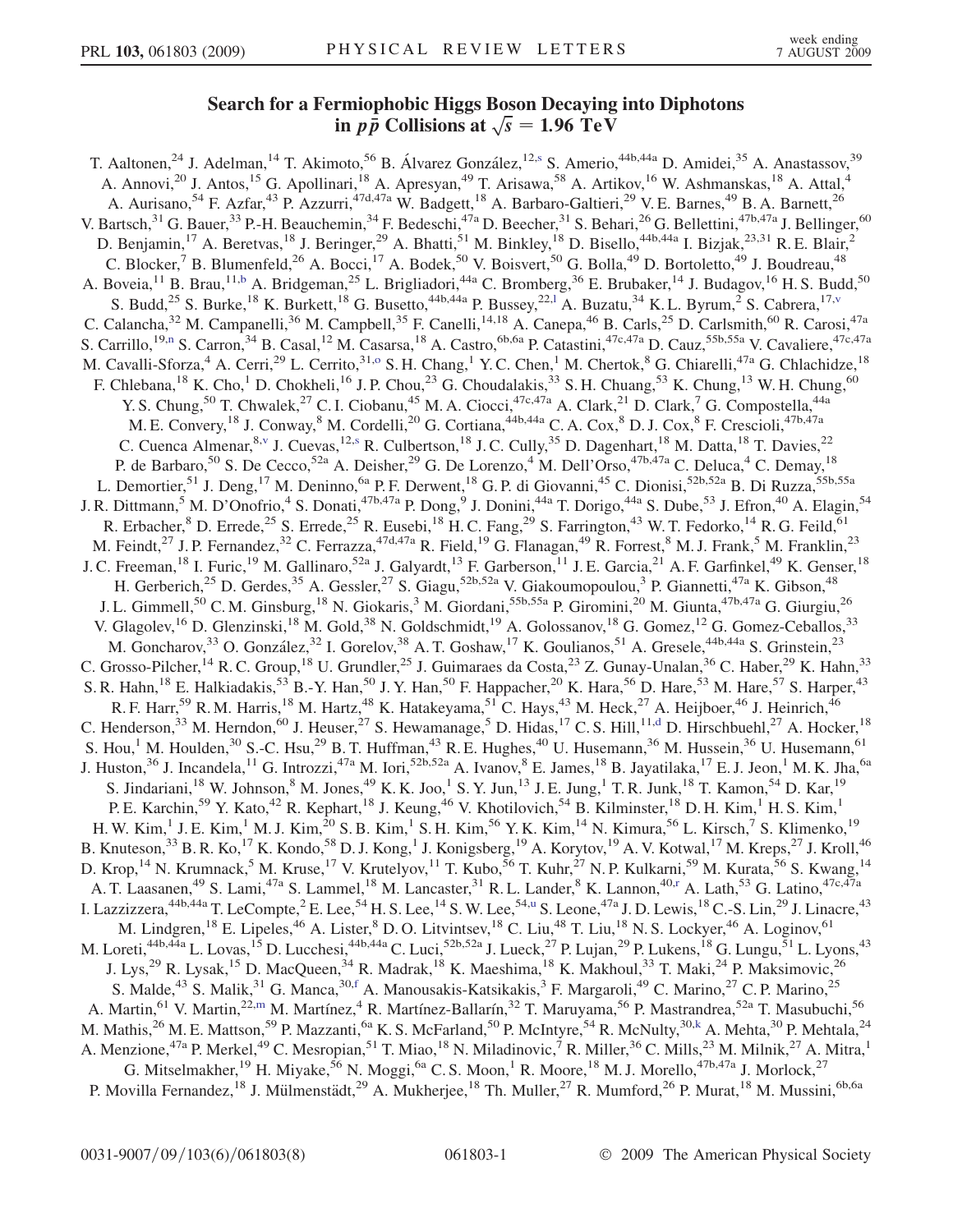<span id="page-4-8"></span><span id="page-4-6"></span><span id="page-4-4"></span><span id="page-4-0"></span>J. Nachtman,<sup>18</sup> Y. Nagai,<sup>56</sup> A. Nagano,<sup>56</sup> J. Naganoma,<sup>56</sup> K. Nakamura,<sup>56</sup> I. Nakano,<sup>41</sup> A. Napier,<sup>57</sup> V. Necula,<sup>17</sup> J. Nett,<sup>60</sup> C. Neu,<sup>6b,46</sup> M. S. Neubauer,<sup>25</sup> S. Neubauer,<sup>27</sup> J. Nielsen,<sup>29[,h](#page-9-12)</sup> L. Nodulman,<sup>2</sup> M. Norman,<sup>10</sup> O. Norniella,<sup>25</sup> E. Nurse,<sup>31</sup> L. Oakes,<sup>43</sup> S. H. Oh,<sup>17</sup> Y. D. Oh,<sup>1</sup> I. Oksuzian,<sup>19</sup> T. Okusawa,<sup>42</sup> R. Orava,<sup>62</sup> K. Osterberg,<sup>24</sup> S. Pagan Griso,<sup>44b,44a</sup> E. Palencia,<sup>18</sup> V. Papadimitriou,<sup>18</sup> A. Papaikonomou,<sup>27</sup> A. A. Paramonov,<sup>14</sup> B. Parks,<sup>40</sup> S. Pashapour,<sup>34</sup> J. Patrick,<sup>18</sup> G. Pauletta,<sup>55b,55a</sup> M. Paulini,<sup>13</sup> C. Paus,<sup>33</sup> T. Peiffer,<sup>27</sup> D. E. Pellett,<sup>8</sup> A. Penzo,<sup>55a</sup> T. J. Phillips,<sup>17</sup> G. Piacentino,<sup>47a</sup> E. Pi[a](#page-9-13)nori,<sup>46</sup> L. Pinera,<sup>19</sup> K. Pitts,<sup>25</sup> C. Plager,<sup>9</sup> L. Pondrom,<sup>60</sup> O. Poukhov,<sup>16,a</sup> N. Pounder,<sup>43</sup> F. Prakoshyn,<sup>16</sup> A. Pronko,<sup>18</sup> J. Proudfoot,<sup>2</sup> F. Ptohos,<sup>18[,j](#page-9-14)</sup> E. Pueschel,<sup>13</sup> G. Punzi,<sup>47b,47a</sup> J. Pursley,<sup>60</sup> J. Rademacker,<sup>43[,d](#page-9-6)</sup> A. Rahaman,<sup>48</sup> V. Ramakrishnan,<sup>60</sup> N. Ranjan,<sup>49</sup> J. Ray,<sup>18</sup> I. Redondo,<sup>32</sup> P. Renton,<sup>43</sup> M. Renz,<sup>27</sup> M. Rescigno,<sup>52a</sup> S. Richter,<sup>27</sup> F. Rimondi, <sup>6b,6a</sup> L. Ristori, <sup>47a</sup> A. Robson, <sup>22</sup> T. Rodrigo, <sup>12</sup> T. Rodriguez, <sup>46</sup> E. Rogers, <sup>25</sup> S. Rolli, <sup>57</sup> R. Roser, <sup>18</sup> M. Rossi, <sup>55a</sup> R. Rossin,<sup>11</sup> P. Roy,<sup>34</sup> A. Ruiz,<sup>12</sup> J. Russ,<sup>13</sup> V. Rusu,<sup>18</sup> H. Saarikko,<sup>24</sup> A. Safonov,<sup>54</sup> W. K. Sakumoto,<sup>50</sup> O. Saltó,<sup>4</sup> L. Santi,<sup>55b,55a</sup> S. Sarkar,<sup>52b,52a</sup> L. Sartori,<sup>47a</sup> K. Sato,<sup>18</sup> A. Savoy-Navarro,<sup>45</sup> P. Schlabach,<sup>18</sup> A. Schmidt,<sup>27</sup> E. E. Schmidt,<sup>18</sup> M. A. Schmidt,<sup>14</sup> M. P. Schmidt,<sup>61,[a](#page-9-13)</sup> M. Schmitt,<sup>39</sup> T. Schwarz,<sup>8</sup> L. Scodellaro,<sup>12</sup> A. Scribano,<sup>47c,47a</sup> F. Scuri,<sup>47a</sup> A. Sedov,<sup>49</sup> S. Seidel,<sup>38</sup> Y. Seiya,<sup>42</sup> A. Semenov,<sup>16</sup> L. Sexton-Kennedy,<sup>18</sup> F. Sforza,<sup>47a</sup> A. Sfyrla,<sup>25</sup> S. Z. Shalhout,<sup>59</sup> T. Shears,<sup>30</sup> P. F. Shepard,<sup>48</sup> M. Shimojima,<sup>56,[q](#page-9-15)</sup> S. Shiraishi,<sup>14</sup> M. Shochet,<sup>14</sup> Y. Shon,<sup>60</sup> I. Shreyber,<sup>37</sup> A. Sidoti,<sup>47a</sup> P. Sinervo,<sup>34</sup> A. Sisakyan,<sup>16</sup> A. J. Slaughter,<sup>18</sup> J. Slaunwhite,<sup>40</sup> K. Sliwa,<sup>57</sup> J. R. Smith,<sup>8</sup> F. D. Snider,<sup>18</sup> R. Snihur,<sup>34</sup> A. Soha,<sup>8</sup> S. Somalwar,<sup>53</sup> V. Sorin,<sup>36</sup> J. Spalding,<sup>18</sup> T. Spreitzer,<sup>34</sup> P. Squillacioti,<sup>47c,47a</sup> M. Stanitzki,<sup>61</sup> R. St. Denis,<sup>22</sup> B. Stelzer,<sup>34</sup> O. Stelzer-Chilton,<sup>34</sup> D. Stentz,<sup>39</sup> J. Strologas,<sup>38</sup> G. L. Strycker,<sup>35</sup> D. Stuart,<sup>11</sup> J. S. Suh,<sup>1</sup> A. Sukhanov,<sup>19</sup> I. Suslov,<sup>16</sup> T. Suzuki,<sup>56</sup> A. Taffard,<sup>25,[g](#page-9-16)</sup> R. Takashima,<sup>41</sup> Y. Takeuchi,<sup>56</sup> R. Tanaka,<sup>41</sup> M. Tecchio,<sup>35</sup> P. K. Teng,<sup>1</sup> K. Terash[i](#page-9-17),<sup>51</sup> J. Thom,<sup>18,i</sup> A. S. Thompson,<sup>22</sup> G. A. Thompson,<sup>25</sup> E. Thomson,<sup>46</sup> P. Tipton,<sup>61</sup> P. Ttito-Guzmán,<sup>32</sup> S. Tkaczyk,<sup>18</sup> D. Toback,<sup>54</sup> S. Tokar,<sup>15</sup> K. Tollefson,<sup>36</sup> T. Tomura,<sup>56</sup> D. Tonelli,<sup>18</sup> S. Torre,<sup>20</sup> D. Torretta,<sup>18</sup> P. Totaro,<sup>55b,55a</sup> S. Tourneur,<sup>45</sup> M. Trovato,<sup>47a</sup> S.-Y. Tsai,<sup>1</sup> Y. Tu,<sup>46</sup> N. Turini,<sup>47c,47a</sup> F. Ukegawa,<sup>56</sup> S. Valle[c](#page-9-18)orsa,<sup>21</sup> N. va[n](#page-9-4) Remortel,<sup>24,c</sup> A. Varganov,<sup>35</sup> E. Vataga,<sup>47d,47a</sup> F. Vázquez,<sup>19,n</sup> G. Velev,<sup>18</sup> C. Vellidis,<sup>3</sup> M. Vidal,<sup>32</sup> R. Vidal,<sup>18</sup> I. Vila,<sup>12</sup> R. Vilar,<sup>12</sup> T. Vine,<sup>31</sup> M. Vogel,<sup>38</sup> I. Volobouev,<sup>29[,u](#page-9-8)</sup> G. Volpi,<sup>47b,47a</sup> P. Wagner,<sup>46</sup> R. G. Wagner,<sup>2</sup> R. L. Wagner,<sup>18</sup> W. Wagner,<sup>27</sup> J. Wagner-Kuhr,<sup>27</sup> T. Wakisaka,<sup>42</sup> R. Wallny,<sup>9</sup> S. M. Wang,<sup>1</sup> A. Warburton,<sup>34</sup> D. Waters,<sup>31</sup> M. Weinberger,<sup>54</sup> J. Weinelt,<sup>27</sup> W. C. Wester III,<sup>18</sup> B. Whitehouse,<sup>57</sup> D. Whiteson,<sup>46[,g](#page-9-16)</sup> A. B. Wicklund,<sup>2</sup> E. Wicklund,<sup>18</sup> S. Wilbur,<sup>14</sup> G. Williams,<sup>34</sup> H. H. Williams,<sup>46</sup> P. Wilson,<sup>18</sup> B. L. Winer,<sup>40</sup> P. Wittich,<sup>18[,i](#page-9-17)</sup> S. Wolbers,<sup>18</sup> C. Wolfe,<sup>14</sup> T. Wright,<su[p](#page-9-19)>35</sup> X. Wu,<sup>21</sup> F. Würthwein,<sup>10</sup> S. Xie,<sup>33</sup> A. Yagil,<sup>10</sup> K. Yamamoto,<sup>42</sup> J. Yamaoka,<sup>17</sup> U. K. Yang,<sup>14,p</sup> Y. C. Yang,<sup>1</sup> W. M. Yao,<sup>29</sup> G. P. Yeh,<sup>18</sup> J. Yoh,<sup>18</sup> K. Yorita,<sup>58</sup> T. Yoshida,<sup>42</sup> G. B. Yu,<sup>50</sup> I. Yu,<sup>1</sup> S. S. Yu,<sup>18</sup> J. C. Yun,<sup>18</sup> L. Zanello,<sup>52b,52a</sup> A. Zan[e](#page-9-20)tti,<sup>55a</sup> X. Zhang,<sup>25</sup> Y. Zheng,<sup>9,e</sup> and S. Zucchelli<sup>6b,6a</sup>

(CDF Collaboration)

<sup>1</sup>Institute of Physics, Academia Sinica, Taipei, Taiwan 11529, Republic of China<br><sup>2</sup>Argonna National Laboratory, Argonna Illinois 60430, USA

 $A$ rgonne National Laboratory, Argonne, Illinois 60439, USA<br> $3$ University of Athens, 157 71 Athens, Greece

<span id="page-4-7"></span><span id="page-4-5"></span><span id="page-4-3"></span><span id="page-4-2"></span><span id="page-4-1"></span><sup>5</sup> University of Athens, 157 71 Athens, Greece  $\frac{3}{4}$  University of Athens, 157 71 Athens, Greece

Institut de Fisica d'Altes Energies, Universitat Autonoma de Barcelona, E-08193, Bellaterra (Barcelona), Spain <sup>5</sup>

<sup>5</sup>Baylor University, Waco, Texas 76798, USA<br><sup>6a</sup>Istituto Nazionale di Fisica Nucleare Bologna, I-40127 Bologna, Italy<br><sup>6b</sup>University of Bologna, I-40127 Bologna, Italy

 ${}^{7}$ Brandeis University, Waltham, Massachusetts 02254, USA

 ${}^{8}$ University of California, Davis, Davis, California 95616, USA

 $^{9}$ University of California, Los Angeles, Los Angeles, California 90024, USA

<sup>10</sup>University of California, San Diego, La Jolla, California 92093, USA<br>
<sup>11</sup>University of California, Santa Barbara, Santa Barbara, California 93106, USA<br>
<sup>12</sup>Instituto de Fisica de Cantabria, CSIC-University of Cantabr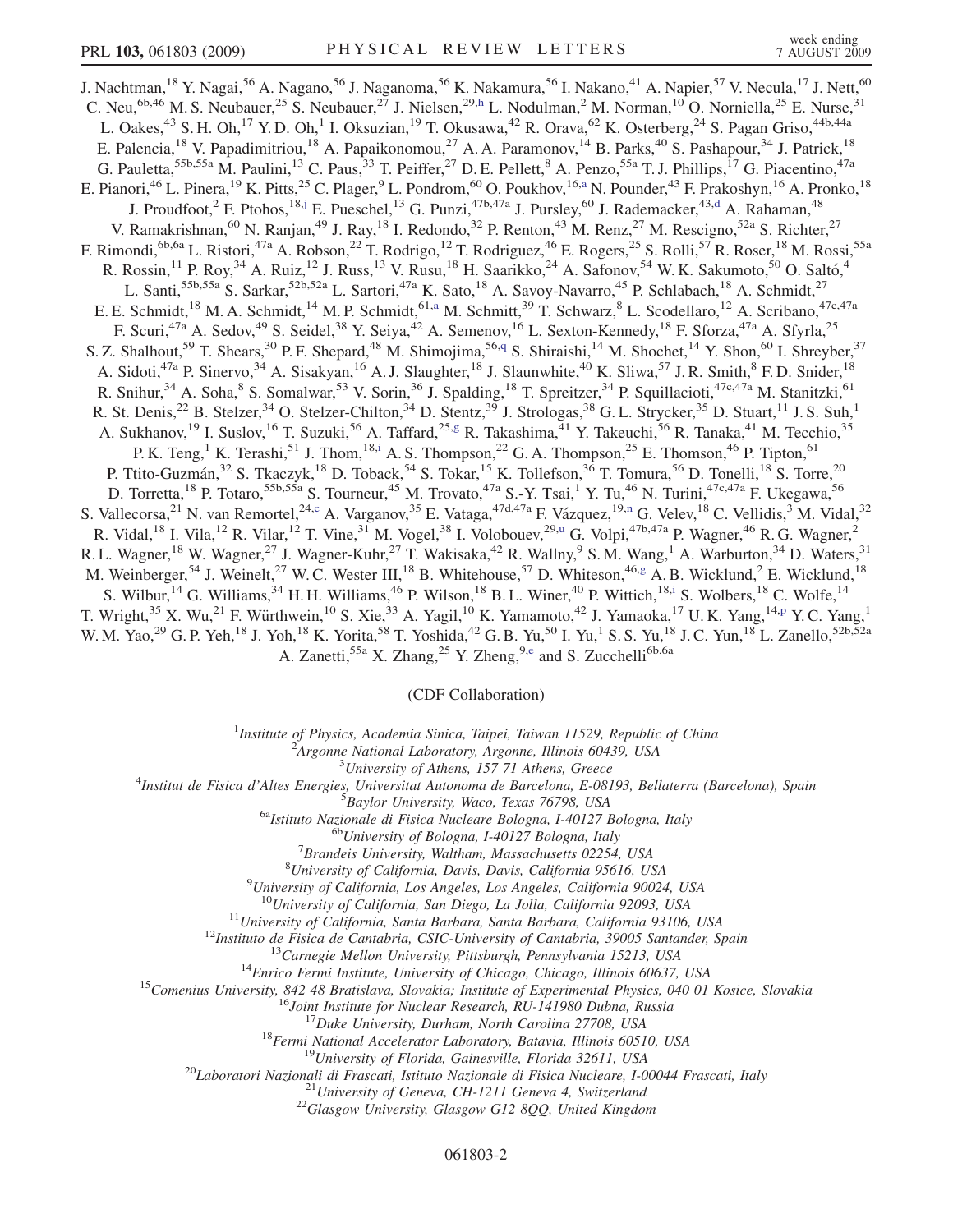<sup>23</sup>Harvard University, Cambridge, Massachusetts 02138, USA<br><sup>24</sup>Division of High Energy Physics, Department of Physics, University of Helsinki and Helsinki Institute of Physics,

FIN-00014, Helsinki, Finland<br><sup>25</sup>University of Illinois, Urbana, Illinois 61801, USA<br><sup>26</sup>The Johns Hopkins University, Baltimore, Maryland 21218, USA<br><sup>27</sup>Institut für Experimentelle Kernphysik, Universität Karlsruhe, 76128

<sup>1</sup>Center for High Energy Physics: Kyungpook National University, Daegu 702-701, Korea;

Seoul National University, Seoul 151-742, Korea;

Sungkyunkwan University, Suwon 440-746, Korea;

Korea Institute of Science and Technology Information, Daejeon, 305-806, Korea;

<sup>29</sup>Ernest Orlando Lawrence Berkeley National Laboratory, Berkeley, California 94720, USA<br><sup>30</sup>University of Liverpool, Liverpool L69 7ZE, United Kingdom<br><sup>31</sup>University College London, London WCIE 6BT, United Kingdom<br><sup>32</sup>C

Simon Fraser University, Burnaby, British Columbia, Canada V5A 1S6;

University of Toronto, Toronto, Ontario, Canada M5S 1A7;

and TRIUMF, Vancouver, British Columbia, Canada V6T 2A3

<sup>35</sup> University of Michigan, Ann Arbor, Michigan 48109, USA<br><sup>36</sup> Michigan State University, East Lansing, Michigan 48824, USA<br><sup>37</sup> Institution for Theoretical and Experimental Physics, ITEP, Moscow 117259, Russia<br><sup>38</sup> Uni

<sup>43</sup>University of Oxford, Oxford OX1 3RH, United Kingdom<br><sup>44a</sup>Istituto Nazionale di Fisica Nucleare, Sezione di Padova-Trento, I-35131 Padova, Italy<br><sup>44b</sup>University of Padova, I-35131 Padova, Italy<br><sup>45</sup>LPNHE, Universite P

<sup>47b</sup>University of Pisa, I-56127 Pisa, Italy<br><sup>47c</sup>University of Siena, I-56127 Pisa, Italy<br><sup>47d</sup>Scuola Normale Superiore, I-56127 Pisa, Italy<br><sup>48</sup>University of Pittsburgh, Pittsburgh, Pennsylvania 15260, USA<br><sup>49</sup>Purdue Un

<sup>50</sup>University of Rochester, Rochester, New York 14627, USA<br><sup>51</sup>The Rockefeller University, New York, New York 10021, USA<br><sup>52a</sup>Istituto Nazionale di Fisica Nucleare, Sezione di Roma 1, I-00185 Roma, Italy<br><sup>52b</sup>Sapienza Un

<sup>55b</sup>University of Trieste/Udine, Italy<br><sup>56</sup>University of Tsukuba, Tsukuba, Ibaraki 305, Japan<br><sup>57</sup>Tufts University, Medford, Massachusetts 02155, USA<br><sup>58</sup>Wayne State University, Detroit, Michigan 48201, USA<br><sup>60</sup>Universit

 $62$ Division of High Energy Physics, Department of Physics, University of Helsinki and Helsinki Institute of Physics,

FIN-00014, Helsinki, Finland

(Received 5 May 2009; published 4 August 2009)

A search for a narrow diphoton mass resonance is presented based on data from 3.0  $fb^{-1}$  of integrated luminosity from  $p\bar{p}$  collisions at  $\sqrt{s} = 1.96$  TeV collected by the CDF experiment. No evidence of a resonance in the diphoton mass spectrum is observed, and upper limits are set on the cross section times branching fraction of the resonant state as a function of Higgs boson mass. The resulting limits exclude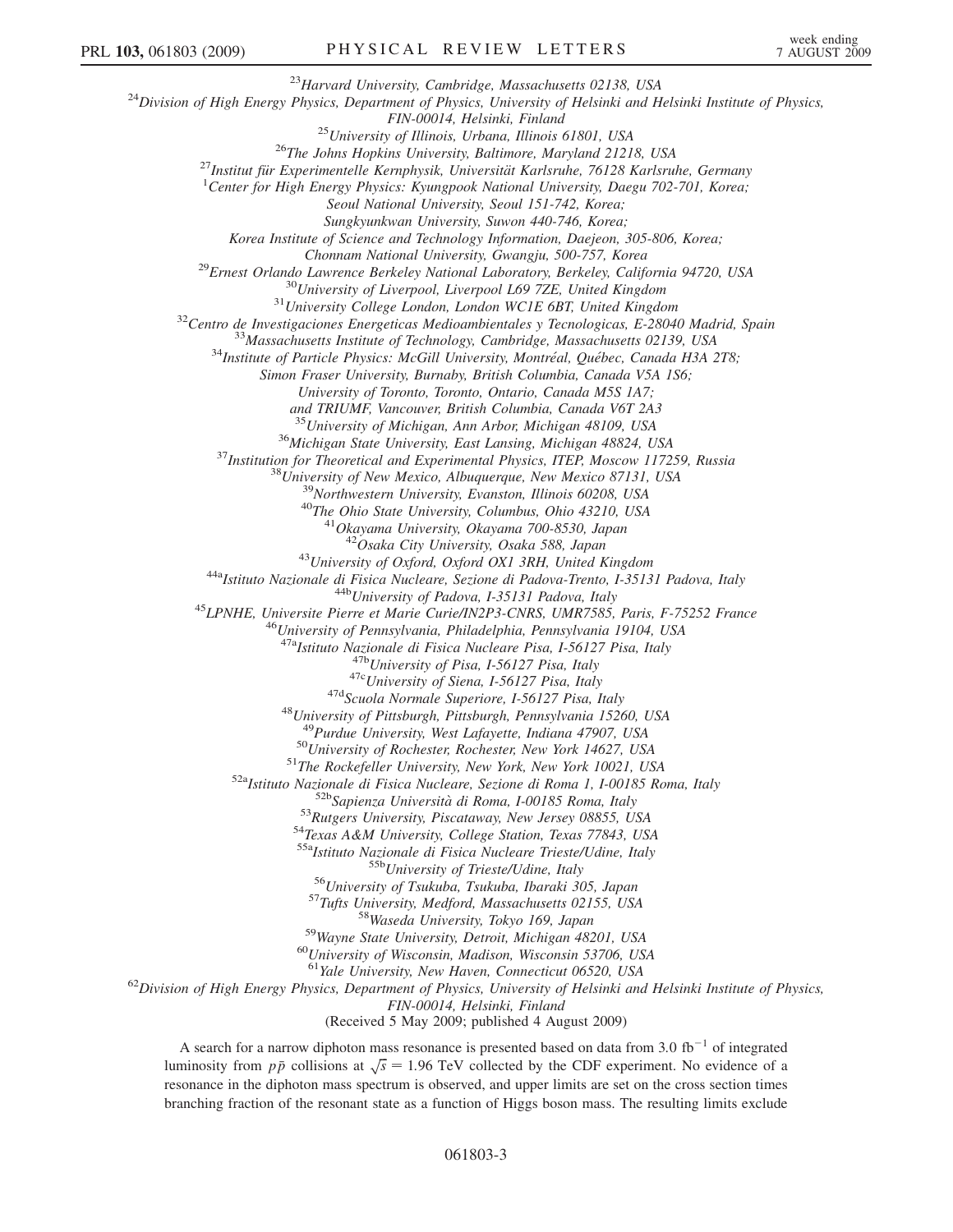Higgs bosons with masses below 106 GeV/ $c^2$  at a 95% Bayesian credibility level for one fermiophobic benchmark model.

DOI: [10.1103/PhysRevLett.103.061803](http://dx.doi.org/10.1103/PhysRevLett.103.061803) PACS numbers: 14.80.Cp, 12.38.Qk, 12.60.Jv, 13.85.Rm

The standard model (SM) of particle physics has proven to be an extremely robust theory through its accurate predictions of many experimental results obtained over the last few decades. Although the Higgs mechanism [\[1\]](#page-9-21) was proposed in the 1960s, the particle it predicts, the Higgs boson  $(h)$ , has yet to be observed in nature.

The SM prediction for the  $h \rightarrow \gamma \gamma$  branching fraction is extremely small (reaching a maximal value of only about 0.2% at a Higgs boson mass  $(m_h) \sim 120 \text{ GeV}/c^2$  [\[2\]](#page-9-22); however, in "fermiophobic" models, where the coupling of the Higgs boson to fermions is suppressed, the diphoton decay can be greatly enhanced. This phenomenon has been shown to arise in a variety of extensions to the SM [\[3](#page-9-23)–[7\]](#page-9-24), and the resulting collider phenomenology has been described [[8–](#page-9-25)[10\]](#page-9-26). For this fermiophobic case, the diphoton final state dominates at low Higgs boson masses and is therefore the preferred search channel.

A benchmark fermiophobic model is considered in which the Higgs boson does not couple to fermions, yet retains its SM couplings to bosons. In this model, the fermiophobic Higgs boson production is dominated by two processes: associated production [shown in Fig. [1\(a\)\]](#page-6-0), and vector boson fusion [abbreviated VBF, shown in Fig. [1\(b\)\]](#page-6-0).

Each of the four experiments  $[11-14]$  $[11-14]$  $[11-14]$  at the LEP electron-positron collider at CERN place 95% C.L. lower limits on the fermiophobic Higgs boson mass (the most stringent being 105.5 GeV/ $c^2$ ), while a combination of these results obtains a 95% C.L. limit of 109.7 GeV/ $c^2$ [\[15\]](#page-9-29). The CDF and D0 experiments at the Tevatron also searched for a fermiophobic Higgs boson [[16](#page-9-30),[17](#page-9-31)]. Most recently, the D0 experiment set limits on the production cross section of the fermiophobic Higgs boson with 1.1 fb<sup>-1</sup> of data, resulting in a 95% C.L. lower limit on  $m_h$  of 100 GeV/ $c^2$  [[18](#page-9-32)]. In this Letter, we search the diphoton mass distribution from the Collider Detector at Fermilab (CDF) for a narrow resonance that could reveal the presence of a fermiophobic Higgs boson.

We use the CDF II detector [[19](#page-9-33),[20](#page-9-34)] to identify (ID) photon candidate events produced in  $p\bar{p}$  collisions at  $\sqrt{s}$ 1:96 TeV. The innermost detector component is the silicon vertex tracker [[21](#page-9-35)] which is surrounded by an open-cell drift chamber (COT, [\[22\]](#page-9-36)). Both sample the trajectories of charged particles and determine their momentum as they curve in the presence of a 1.4 T axial magnetic field. Particles that pass through the COT reach the electromagnetic and hadronic calorimeters [[23](#page-9-37)[–25\]](#page-9-38), which are divided into two regions: central  $(|\eta| < 1.1)$  and forward or "plug"  $(1.1 < |\eta| < 3.6)$ . At the approximate electromagnetic shower maximum, the calorimeters contain finegrained detectors [\[26\]](#page-9-39) that measure the shower shape and centroid position in the two dimensions transverse to the shower development.

Three levels of real-time event selection (trigger) systems are used to filter events. The trigger paths used here require two clusters of deposited energy in the electromagnetic calorimeter. One path requires that both clusters have a transverse energy  $E_T > 12$  GeV [\[20\]](#page-9-34) and be isolated from other energy clusters in the calorimeter [\[27\]](#page-9-40). A second trigger has a cluster transverse energy requirement of  $E_T > 18$  GeV without the requirement of cluster isolation. By combining these two trigger paths, virtually all of the identifiable diphoton events are recorded.

The analysis is divided into two independent subsamples according to the position of the photons: the first requires that both photons be located within the fiducial region of the central electromagnetic calorimeter ( $|\eta|$  < 1.05), and the second requires that one photon be located in this region and the other in the plug calorimeter  $(1.2 < |\eta| <$ 2:8). The former will be referred to as central-central (CC) events, and the latter as central-plug (CP) events [\[28\]](#page-9-41). The data were recorded between February 2002 and April 2008, corresponding to an integrated luminosity of 3.0 fb<sup>-1</sup> for CC and 2.9 fb<sup>-1</sup> for CP events.

A series of baseline selection criteria helps to remove background events and to ID high-energy photon candidates for the analysis. Individual photons are required to have  $E_T > 15$  GeV, while the diphoton pair is required to have mass  $m_{\gamma\gamma} > 30 \text{ GeV}/c^2$ . Photons are required to pass CDF standard photon ID requirements including the following [\[27](#page-9-40)[,29\]](#page-9-42): transverse shower profiles consistent with single photon expectation from test beam studies [\[30\]](#page-9-43), additional transverse energy in the calorimeter in a cone of angular radius  $R = \sqrt{(\Delta \phi)^2 + (\Delta \eta)^2} = 0.4$  [[20](#page-9-34)] around the photon candidate be less than 2 GeV, and the scalar sum of the  $p<sub>T</sub>$  of the tracks in the same cone be less than  $2 \text{ GeV}/c$ . Central photons must also be isolated in the shower maximum detector.

The above selection criteria define an inclusive diphoton sample. However, the fermiophobic Higgs boson is only



<span id="page-6-0"></span>FIG. 1 (color online). The dominant production diagrams for the benchmark fermiophobic Higgs boson model: associated production with a vector boson (a), and vector boson fusion (b).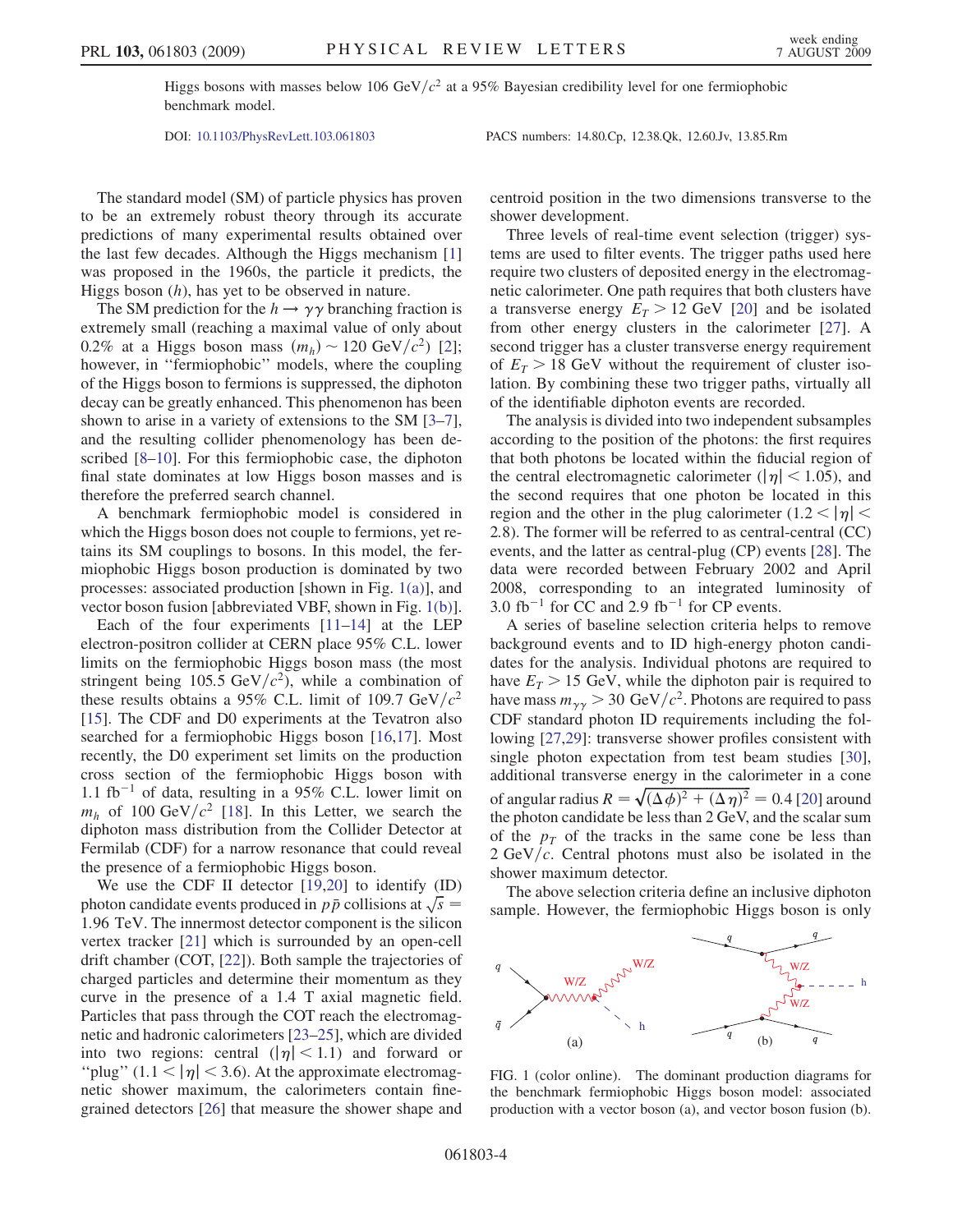produced at a non-negligible rate in association with a W or Z boson or via the VBF process. In order to improve sensitivity, the event selection was further extended to take advantage of the final state features present in these production modes. Associated production dominates the production process (for  $m_h = 100 \text{ GeV}/c^2$  its rate is about 4 times larger than VBF), so the optimization was carried out on the basis of the associated production process alone. A selection based on the following observables was optimized: diphoton transverse momentum  $(p_T^{\gamma\gamma})$ , transverse momentum of the second highest  $p_T$  jet  $(p_T)^2$  for hadronic decays of  $W/Z$ , and missing transverse energy ( $E_T$ ) or transverse momentum of an isolated track  $(p_T^{\text{iso}})$  for leptonic decays of  $W/Z$ .

For the optimization study, a Bayesian method with a flat prior probability was used to estimate the expected limits based on signal and background event expectations in a 10 GeV/ $c^2$  mass window centered at 100 GeV/ $c^2$ . The diphoton background is composed of SM diphoton events  $(\sim 25\%)$  and events in which either one or both photon candidates are actually quark or gluon jets which were misidentified as photons  $(\sim 75\%)$ . Higgs boson events with only the diphoton decay mode and SM diphoton events were generated using the PYTHIA 6.2 [\[31\]](#page-10-0) Monte Carlo event generator and a parametrized response of the CDF II detector [\[32](#page-10-1)[,33\]](#page-10-2). All PYTHIA samples were made with CTEQ5L [\[34](#page-10-3)] parton distribution functions, where the PYTHIA underlying event model is tuned to CDF jet data [\[35\]](#page-10-4). The background component arising from jets misidentified as photons was estimated using photon identification control regions from data. The control regions do not overlap with the signal region, as the events in the control region are required to fail at least one of the standard electromagnetic energy fraction or isolation requirements, yet pass a looser set of these requirements.

The optimization shows that a requirement of  $p_T^{\gamma\gamma}$  > 75 GeV/ $c$  is approximately as sensitive as any combination of the other selection criteria. With this requirement on

 $p_T^{\gamma\gamma}$ , roughly 30% of the signal remains (slightly varying with  $m_h$ ) while more than 99.5% of the background is removed. Although the cut was optimized based on associated production, VBF also has a higher average  $p_T^{\gamma\gamma}$ than the background processes and is included in the analysis with the same selection.

The detector acceptance for signal events is calculated using the PYTHIA event generator samples described above. Since a pure sample of reconstructed photons is not available in the data, corrections to the photon identification efficiencies due to imperfections in the detector simulation are derived using electrons from Z boson decays. This is justified since the energy deposition in the EM calorimeter by electrons and photons is almost indistinguishable. The electrons are selected with a slightly modified version of the photon ID requirements to allow the presence of a high  $p_T$  track. A correction factor to the ID efficiency of the simulation of 0.97 (0.94) is derived for central (plug) photons by comparing ID efficiencies from the detector simulation with the ID efficiencies measured in data.

The largest systematic uncertainties on the expected number of Higgs boson events arise from the luminosity measurement (6%), varying the parameters controlling the amount of initial and final state radiation from the parton shower model of PYTHIA (4%) [\[36\]](#page-10-5), and the PYTHIA modeling of the shape of the  $p_T^{\gamma\gamma}$  distribution for the signal (4%). The latter uncertainty was obtained by studying the effect on the acceptance from the differences in the shape of the  $p_T^{\gamma\gamma}$  distribution from leading-order, next-to-leading-order, and PYTHIA predictions [[37](#page-10-6)]. Other systematic uncertainties were also considered due to uncertainties in photon ID efficiency, the electromagnetic energy scale, and parton distribution functions [\[38](#page-10-7)[,39\]](#page-10-8). The signal acceptances are included in Table [I](#page-7-0) and they have a relative uncertainty of 8% (9%) for CC (CP).

The decay of a Higgs boson into a diphoton pair appears as a very narrow peak in the invariant mass distribution of these two photons. The diphoton mass resolution as deter-

<span id="page-7-0"></span>

| TABLE I. Observed and expected 95% C.L. limits on the production cross section and branching fraction and theory predictions for     |
|--------------------------------------------------------------------------------------------------------------------------------------|
| the fermiophobic benchmark Higgs boson model. Total signal acceptance is also included. Note that the CP channel is not included for |
| the 90 GeV/ $c^2$ point [28].                                                                                                        |
|                                                                                                                                      |

|                     | Acceptance $(\% )$ | $\sigma \times \mathcal{B}(h \to \gamma \gamma)$ (fb)<br>Limits |          |            | $\mathcal{B}(h \to \gamma \gamma)$ (%)<br>Limits |          |        |
|---------------------|--------------------|-----------------------------------------------------------------|----------|------------|--------------------------------------------------|----------|--------|
| $m_h$ (GeV/ $c^2$ ) | $(CC + CP)$        | Expected                                                        | Observed | Theory [2] | Expected                                         | Observed | Theory |
| 70                  | 4.8                | 88.1                                                            | 68.2     | 1240       | 5.8                                              | 4.5      | 81     |
| 80                  | 6.2                | 68.3                                                            | 95.4     | 749        | 6.4                                              | 8.9      | 70     |
| 90                  | 4.4                | 70.7                                                            | 70.8     | 312        | 9.1                                              | 9.1      | 40     |
| 100                 | 8.8                | 48.3                                                            | 44.5     | 104        | 8.3                                              | 7.7      | 18     |
| 110                 | 10                 | 41.8                                                            | 46.2     | 25.8       | 9.7                                              | 10.7     | 6.0    |
| 120                 | 11                 | 36.3                                                            | 30.2     | 9.3        | 10.9                                             | 9.1      | 2.8    |
| 130                 | 12                 | 27.8                                                            | 22.6     | 5.0        | 11.0                                             | 9.0      | 2.0    |
| 140                 | 13                 | 26.6                                                            | 24.4     | 1.2        | 12.0                                             | 11.9     | 0.6    |
| 150                 | 15                 | 23.5                                                            | 23.9     | 0.3        | 14.6                                             | 14.9     | 0.2    |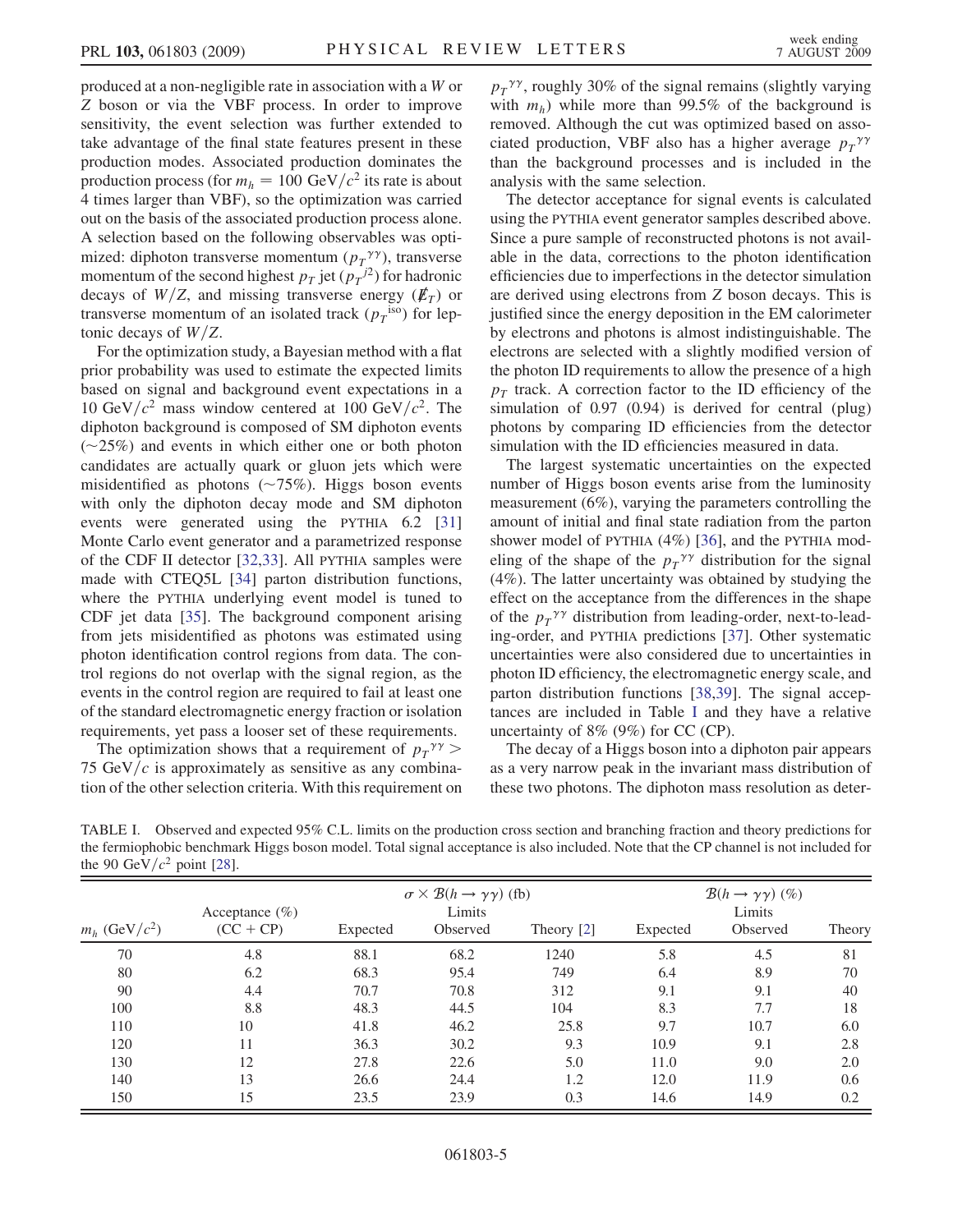<span id="page-8-0"></span>

FIG. 2 (color online). The invariant mass distribution of central-central (a) and central-plug (b) photon pairs after the requirement of  $p_T^{\gamma\gamma} > 75 \text{ GeV}/c$ , shown with the fit to the data for the hypothesis of a  $m_h$  of 100 GeV/ $c^2$ . The gap in the fit centered at 100 GeV/ $c^2$  represents the signal region for this mass point that was excluded from the fit. The error bands show the statistical uncertainty in the fit. The expected shape of the signal from simulation is shown in the insets.

mined from simulation is better than 3% for the Higgs boson mass region studied here and is limited by the energy resolution of the electromagnetic calorimeters. The simulated resolution was compared with data using electrons from Z boson decays and is found to model the detector well. The diphoton invariant mass distribution shown in Fig. [2](#page-8-0) could be sensitive to a resonance in the context of the fermiophobic benchmark model (see the insets in Fig. [2](#page-8-0) for the signal shape expected from simulation). No evidence of such a resonance is apparent in the data. As a background prediction to be used for setting limits on a diphoton resonance, the data are fit to a sum of two exponentials multiplied by a fractional degree polynomial, where the degree of one term is a parameter of the fit. The fit, excluding a 10 GeV/ $c^2$  mass window centered at each test  $m_h$ , is performed for each  $m_h$  hypothesis (10-GeV/ $c^2$  steps from 70 to 150 GeV/ $c^2$ ). The fit for a  $m_h$  of 100 GeV/ $c^2$  is shown in Fig. [2.](#page-8-0)

After the background fit for each mass hypothesis has been determined, the presence or absence of a Higgs boson signal is ascertained on the basis of a binned likelihood method incorporating the simulated signal shape and the systematic uncertainties. We calculate a Bayesian C.L. limit for each mass hypothesis based on the combined binned likelihood of the mass distributions for the CC and CP samples. A posterior density in  $\sigma \times \mathcal{B}(h \to \gamma \gamma)$ is obtained by multiplying this likelihood by Gaussian

<span id="page-8-1"></span>

FIG. 3 (color online). The 95% C.L. upper limit on the branching fraction for the fermiophobic Higgs boson decay to diphotons, as a function of  $m_h$ . The shaded regions represent the one and two sigma probability of fluctuations of the observed limit away from the expected limit based on the distribution of possible experimental outcomes. For reference, the 95% C.L. limits from LEP are also included.

prior densities for the background normalizations and systematic uncertainties leaving the production cross section  $[\sigma \times \mathcal{B}(h \to \gamma \gamma)]$  with a uniform prior density. A 95% C.L. limit is then determined such that 95% of the posterior density for  $\sigma \times \mathcal{B}(h \to \gamma \gamma)$  falls below the limit [\[40\]](#page-10-9).

The results of the limit calculation are included in Table [I](#page-7-0) and displayed graphically in Fig. [3.](#page-8-1) The SM cross sections assumed in the benchmark fermiophobic model are used to convert the limits on  $\sigma \times \mathcal{B}(h \to \gamma \gamma)$  into limits on  $\mathcal{B}(h \to \gamma \gamma)$ . The result excludes the benchmark model predictions (at 95% C.L.) for  $m_h$  of less than 106 GeV/ $c^2$ .

This Letter presents the results of a search for a narrow resonance in the diphoton mass spectrum using data taken by the CDF II detector at the Tevatron. There is no evidence of a narrow resonance. Limits are placed on the production cross section and the branching fraction for the Higgs boson decay into a photon pair and compared to the predictions of a benchmark fermiophobic model resulting in a limit on the Higgs boson mass of  $m_h$  > 106 GeV/ $c^2$  at the 95% C.L. This mass limit is approximately as strong as any previous single experiment, and the result significantly extends the excluded region of  $\mathcal{B}(h \rightarrow$  $\gamma\gamma$ ) for  $m_h$  above 106 GeV/ $c^2$ .

We thank the Fermilab staff and the technical staffs of the participating institutions for their vital contributions. This work was supported by the U.S. Department of Energy and National Science Foundation; the Italian Istituto Nazionale di Fisica Nucleare; the Ministry of Education, Culture, Sports, Science and Technology of Japan; the Natural Sciences and Engineering Research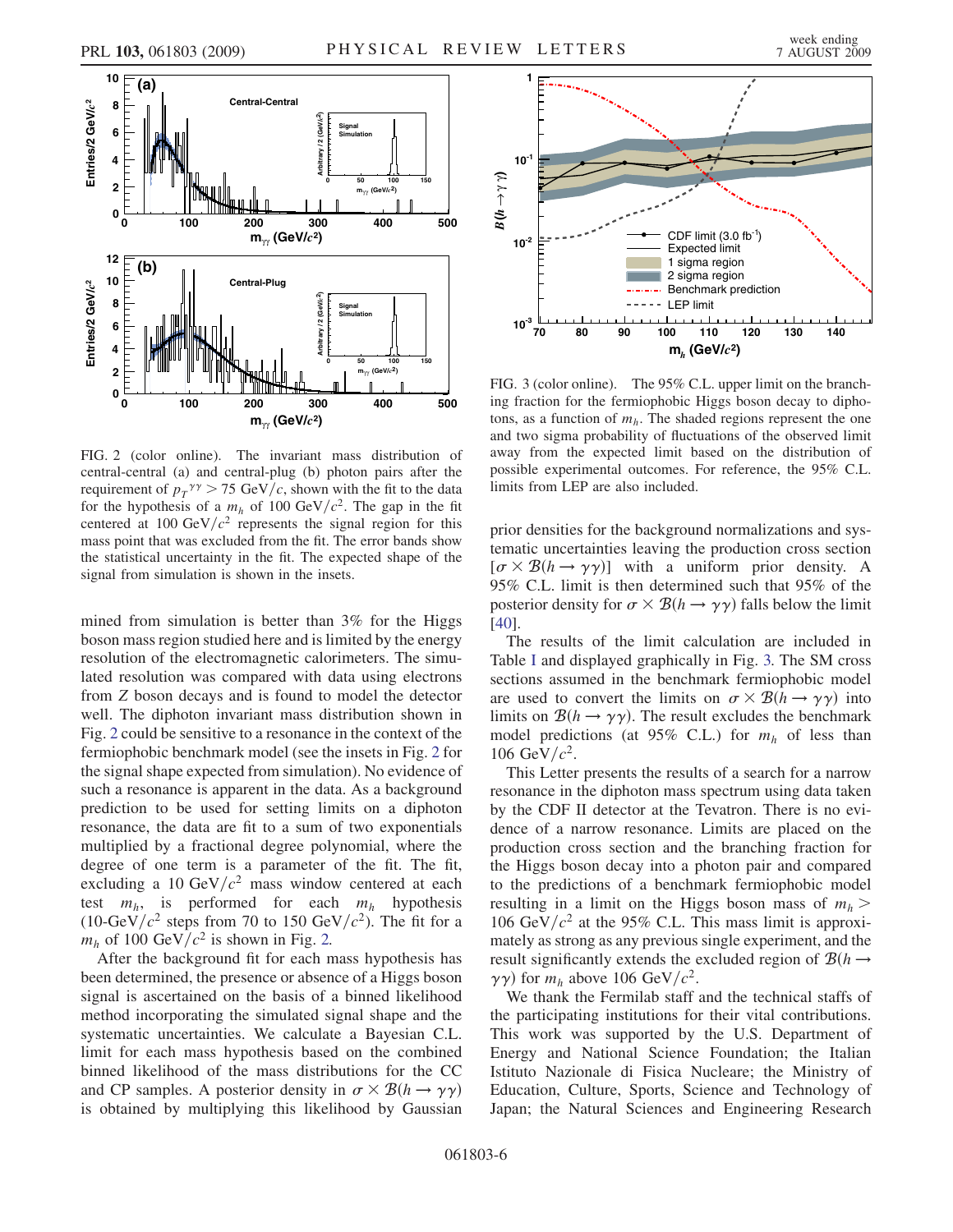Council of Canada; the National Science Council of the Republic of China; the Swiss National Science Foundation; the A. P. Sloan Foundation; the Bundesministerium für Bildung und Forschung, Germany; the Korean Science and Engineering Foundation and the Korean Research Foundation; the Science and Technology Facilities Council and the Royal Society, U.K.; the Institut National de Physique Nucleaire et Physique des Particules/CNRS; the Russian Foundation for Basic Research; the Ministerio de Ciencia e Innovación, and Programa Consolider-Ingenio 2010, Spain; the Slovak R&D Agency; and the Academy of Finland.

<span id="page-9-13"></span><span id="page-9-1"></span>[a](#page-4-0) Deceased.

- <span id="page-9-18"></span>[b](#page-3-0)Visitor from University of Massachusetts Amherst, Amherst, MA 01003, USA.
- <span id="page-9-6"></span>[c](#page-4-1) Visitor from Universiteit Antwerpen, B-2610 Antwerp, Belgium.
- <span id="page-9-20"></span>[d](#page-3-1) Visitor from University of Bristol, Bristol BS8 1TL, U.K.
- <span id="page-9-9"></span>[e](#page-4-2) Visitor from Chinese Academy of Sciences, Beijing 100864, China.
- <span id="page-9-16"></span>[f](#page-3-2) Visitor from Istituto Nazionale di Fisica Nucleare, Sezione di Cagliari, 09042 Monserrato (Cagliari), Italy.
- <span id="page-9-12"></span>[g](#page-4-3) Visitor from University of California Irvine, Irvine, CA 92697, USA.
- <span id="page-9-17"></span>[h](#page-4-4)Visitor from University of California Santa Cruz, Santa Cruz, CA 95064, USA.
- <span id="page-9-14"></span>[i](#page-4-5) Visitor from Cornell University, Ithaca, NY 14853, USA.
- <span id="page-9-11"></span><sup>[j](#page-4-6)</sup>Visitor from University of Cyprus, Nicosia CY-1678, Cyprus.
- <span id="page-9-2"></span>[k](#page-3-3) Visitor from University College Dublin, Dublin 4, Ireland. [l](#page-3-4) Visitor from Royal Society of Edinburgh, Edinburgh EH2 2PQ, U.K.
- <span id="page-9-10"></span><span id="page-9-4"></span>[mV](#page-3-5)isitor from University of Edinburgh, Edinburgh EH9 3JZ, U.K.
- <span id="page-9-5"></span>[n](#page-3-6) Visitor from Universidad Iberoamericana, Mexico D.F., Mexico.
- <span id="page-9-19"></span><sup>[o](#page-3-7)</sup>Visitor from Queen Mary, University of London, London, E1 4NS, U.K.
- <span id="page-9-15"></span>[p](#page-4-7) Visitor from University of Manchester, Manchester M13 9PL, U.K.
- <span id="page-9-7"></span><sup>[q](#page-4-8)</sup>Visitor from Nagasaki Institute of Applied Science, Nagasaki, Japan.
- <span id="page-9-0"></span>[r](#page-3-8) Visitor from University of Notre Dame, Notre Dame, IN 46556, USA.
- [s](#page-3-9) Visitor from University de Oviedo, E-33007 Oviedo, Spain.
- <span id="page-9-8"></span>t Visitor from Texas Tech University, Lubbock, TX 79409, USA.
- <span id="page-9-3"></span>[u](#page-3-10) Visitor from IFIC(CSIC-Universitat de Valencia), 46071 Valencia, Spain.
- [v](#page-3-9) Visitor from University of Virginia, Charlottesville, VA 22904, USA.
- wOn leave from J. Stefan Institute, Ljubljana, Slovenia.
- <span id="page-9-21"></span>[1] P. W. Higgs, Phys. Rev. Lett. **13**, 508 (1964).
- <span id="page-9-22"></span>[2] A. Djouadi, J. Kalinowski, and M. Spira, Comput. Phys. Commun. 108, 56 (1998).
- <span id="page-9-23"></span>[3] H. E. Haber, G. L. Kane, and T. Sterling, Nucl. Phys. B161, 493 (1979).
- [4] J. F. Gunion, R. Vega, and J. Wudka, Phys. Rev. D 42, 1673 (1990).
- [5] J. L. Basdevant et al., Phys. Lett. B 313, 402 (1993).
- [6] V. Barger et al., arXiv:hep-ph/9211234.
- <span id="page-9-24"></span>[7] A. G. Akeroyd, Phys. Lett. B 368, 89 (1996).
- <span id="page-9-25"></span>[8] B. A. Dobrescu, Phys. Rev. D 63, 015004 (2000).
- [9] G.L. Landsberg and K.T. Matchev, Phys. Rev. D 62, 035004 (2000).
- <span id="page-9-26"></span>[10] S. Mrenna and J.D. Wells, Phys. Rev. D 63, 015006 (2000).
- <span id="page-9-27"></span>[11] A. Heister et al. (ALEPH Collaboration), Phys. Lett. B 544, 16 (2002).
- [12] J. Abdallah et al. (DELPHI Collaboration), Eur. Phys. J. C 35, 313 (2004).
- [13] P. Achard et al. (L3 Collaboration), Phys. Lett. B 568, 191 (2003).
- <span id="page-9-28"></span>[14] G. Abbiendi et al. (OPAL Collaboration), Phys. Lett. B 544, 44 (2002).
- <span id="page-9-29"></span>[15] A. Rosca (LEP), arXiv:hep-ex/0212038.
- <span id="page-9-30"></span>[16] A. A. Affolder et al. (CDF Collaboration), Phys. Rev. D 64, 092002 (2001).
- <span id="page-9-31"></span>[17] B. Abbott et al. (D0 Collaboration), Phys. Rev. Lett. 82, 2244 (1999).
- <span id="page-9-32"></span>[18] V. Abazov et al. (D0 Collaboration), Phys. Rev. Lett. 101, 051801 (2008).
- <span id="page-9-33"></span>[19] D. E. Acosta et al. (CDF Collaboration), Phys. Rev. D 71, 032001 (2005).
- <span id="page-9-34"></span>[20] We use a cylindrical coordinate system with its origin in the center of the detector, where  $\theta$  and  $\phi$  are the polar and azimuthal angles, respectively, and pseudorapidity is  $\eta$  =  $-\ln \tan(\theta/2)$ . The missing  $E_T(\vec{\mathbf{\ell}}_T)$  is defined by  $\vec{\mathbf{\ell}}_T =$  $-\sum_i E_i^i \hat{n}_i$ , *i* = calorimeter tower number, where  $\hat{n}_i$  is a unit vector perpendicular to the beam axis and pointing at the *i*th calorimeter tower.  $\vec{\mathbf{F}}_T$  is corrected for high-energy muons and also jet energy corrections. We define  $E_T =$  $|\vec{\textbf{\textit{E}}}_T|$ . The transverse momentum  $p_T$  is defined to be  $p \sin\theta$ .
- <span id="page-9-35"></span>[21] A. Sill (CDF Collaboration), Nucl. Instrum. Methods 447, 1 (2000).
- <span id="page-9-36"></span>[22] A. A. Affolder et al. (CDF Collaboration), Nucl. Instrum. Methods 526, 249 (2004).
- <span id="page-9-37"></span>[23] L. Balka et al. (CDF Collaboration), Nucl. Instrum. Methods 267, 272 (1988).
- [24] S. Bertolucci et al. (CDF Collaboration), Nucl. Instrum. Methods 267, 301 (1988).
- <span id="page-9-38"></span>[25] M. G. Albrow et al. (CDF Collaboration), Nucl. Instrum. Methods 480, 524 (2002).
- <span id="page-9-39"></span>[26] G. Apollinari et al., Nucl. Instrum. Methods 412, 515 (1998).
- <span id="page-9-40"></span>[27] S. Wynne, Ph.D. thesis, Liverpool University [FERMILAB Report No. FERMILAB-THESIS-2007-17].
- <span id="page-9-41"></span>[28] The CP channel is not used for the 90 GeV/ $c^2$  Higgs mass hypothesis due to reduced sensitivity caused by contamination from the Z boson mass peak.
- <span id="page-9-42"></span>[29] T. Aaltonen et al. (CDF Collaboration), Phys. Rev. Lett. 99, 171801 (2007).
- <span id="page-9-43"></span>[30] F. Abe et al. (CDF Collaboration), Phys. Rev. D 48, 2998 (1993).